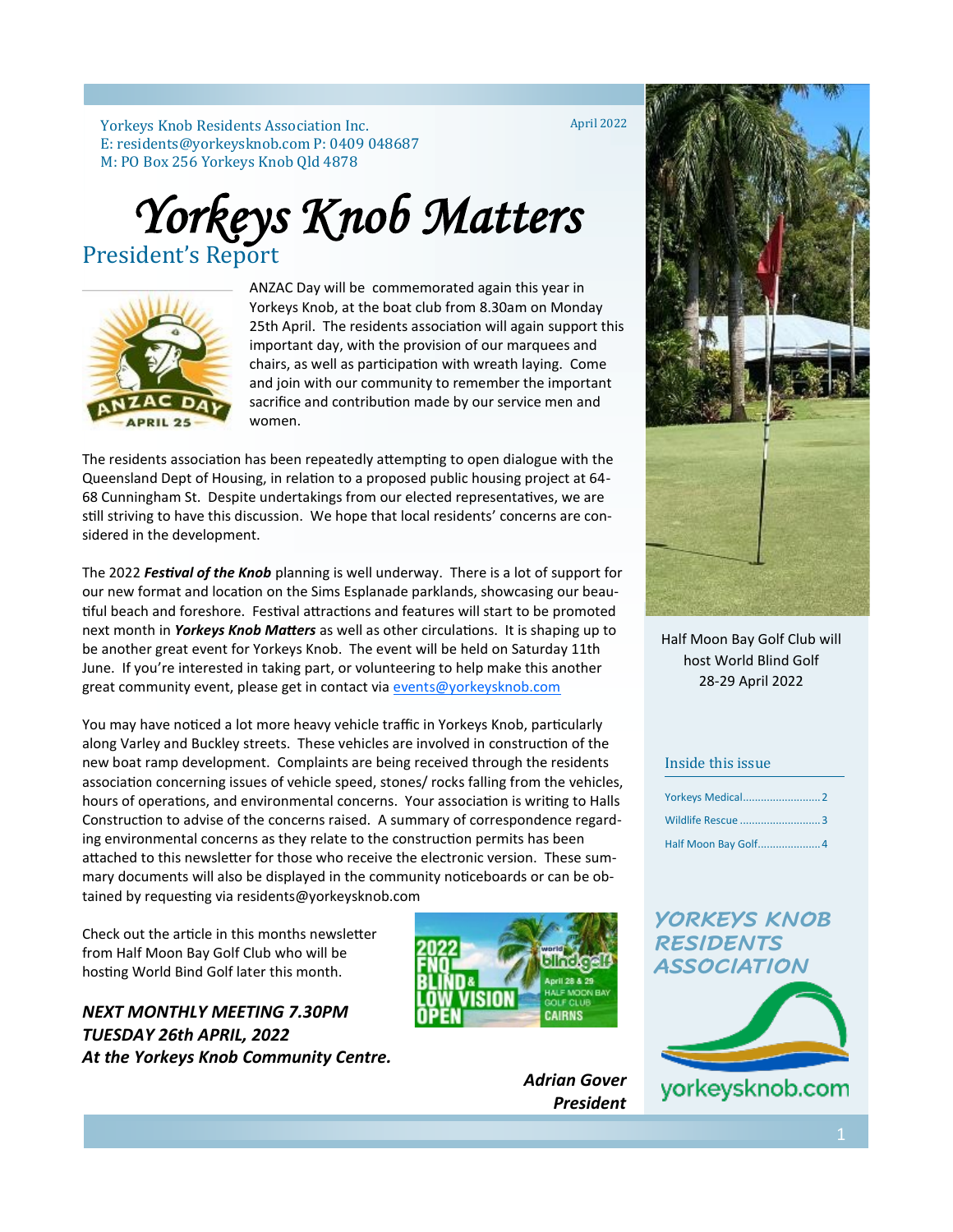# When you can't breathe, nothing else matters



Yorkeys Medical are targeting respiratory conditions over the next few months. Chronic respiratory disease is one of the leading causes of preventable hospital presentations. With a proper diagnosis and using patient-centred management plans, people who suffer from chronic respiratory conditions can be better prepared to manage things if their breathing gets worse. When our patients feel in control of their breathing, they can get on with enjoying life.

#### So what is COPD?

Chronic Obstructive Pulmonary Disease is a lung disease caused primarily, but not always, by smoking. Other contributing factors include some genetic conditions, and exposure to environmental fumes, smoke and pollution. It is really an umbrella term that includes:

Chronic bronchitis Emphysema Chronic asthma

Around 1 in 7 Australians aged 40 years and over have some form of COPD, however around half of the people living with COPD symptoms do not know they have the condi-



tion. "If I was short of breath, I told myself I was out of shape and getting older. When it took me longer to return to a normal breathing pattern, I told myself that my age was a major contributing factor." – Ian, lives with COPD.

Your GP can help with reaching a diagnosis if you are concerned about your breathing. Management may include respiratory exercise programs, inhaled medications or help with quitting smoking. If you already use inhaled medications but find they're not working as well as they could, it might be time to get a medication review. Up to 90% of people with COPD do not know how to use their inhaler device correctly, so it is important for a trained health professional (such as your doctor, nurse or pharmacist) to show you how to use your inhaler and assist you to get the technique right. Correct use of your inhaler device is important and will ensure you get the most benefit from your medicine.

For further information, book with your GP or have a look at Lungfoundation.com.au, Freecall 1800 654 301.

Yorkeys Medical 1D, 455 Varley St Yorkeys Knob QLD 4878 ph 07 4220 9884

*Dr Katie Williamson BSc(Hons); MBBS; FRACGP; FARGP; PCME*

Visitors Welcome



18 hole all weather course, Corporate Events, Social Clubs welcome, Catering facilities, On course refreshements. Drinks and snacks at the bar. Fully equipped Pro Shop, Golf carts for hire Book 4055 7933 golfadmin@halfmoonbaygolf.com.au www.halfmoonbaygolf.com.au

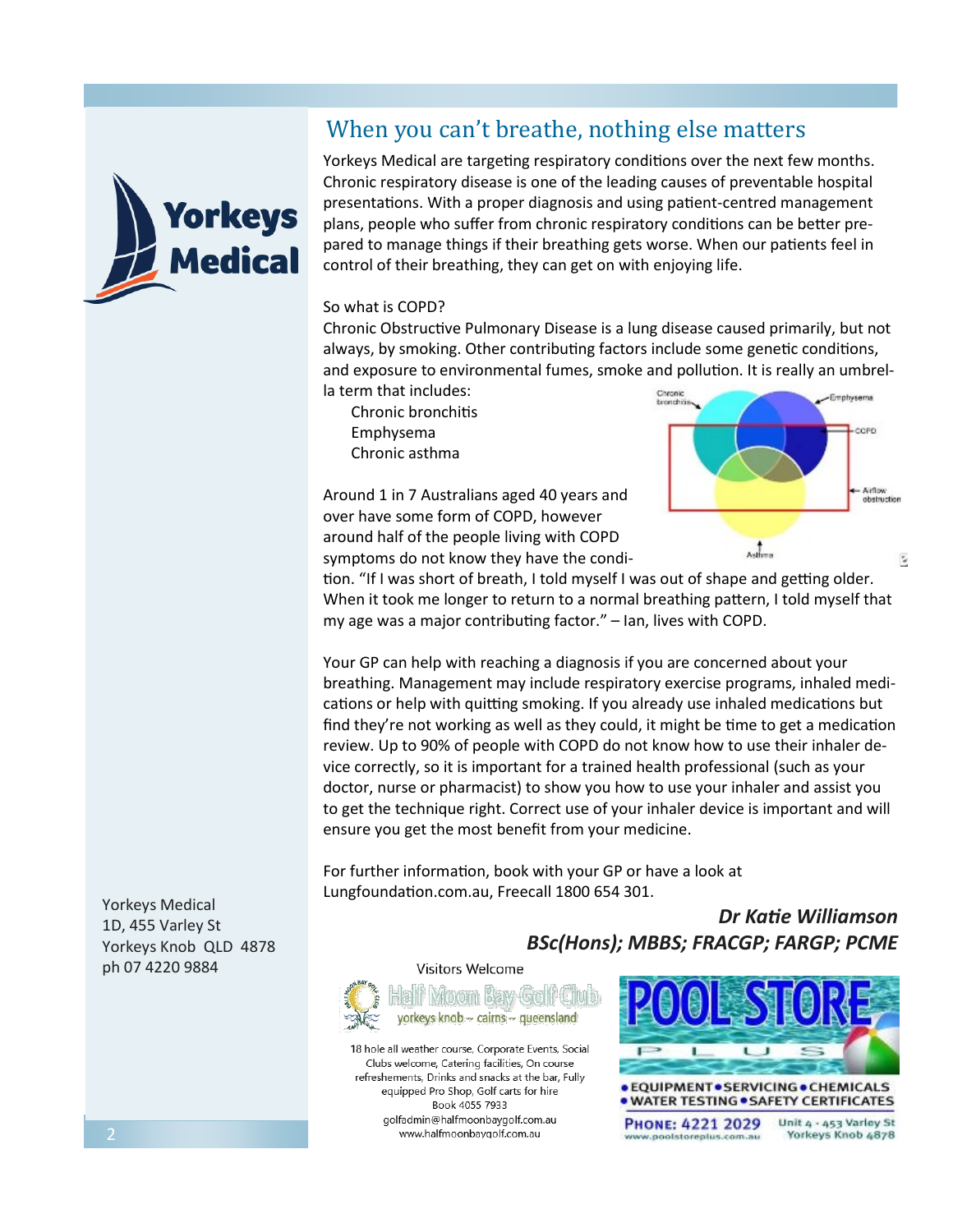# Local Wildlife Rescue

This juvenile sugar glider was recently found on the ground by a local resident in close proximity to the Ray Howarth Reserve, Yorkeys Knob. This site is currently undergoing significant disturbance with the development of the boat ramp off Buckley Street, adjacent to the reserve.

The animal is now being looked after by wildlife carers until it is able to be released back into the wild.

Many native animal species are vulnerable to the impacts of development with the threat of habitat loss, traffic, and impacts of domestic pets, particularly cats and dogs.

The Far North Queensland Wildlife Rescue is an independent, not for profit, incorporated organization. Its core mission is, "the rescue, care and release of na-



tive wildlife from Cardwell to Cape York." The trained carers work with a wide range of wildlife, including birds, mammals, marsupials, bats, reptiles and amphibians.

## **The Phone Rescue Service operates 24/7 on 07 4053 4467.**

Check out FNQ Wildlife's website on

### **www.fnqwildliferescue.org.au**

for information on how you can assist wildlife, become involved with the organization or make a donation to assist in their local work.

# Car battery disposal

Yorkeys Knob residents, if you have any old car batteries that you need to dispose of, text Martin on 0419 725 756 and he'll arrange a time to collect from you.



Dine in or take away Salads, Pizzas, Burgers, Fish & Chips and Coffee Open Tue-Fri 10am - 8pm Sat-Sun 11am - 8pm Mon Closed

Ph 4055 8221

### **YORKEYS JUDO & TRAINING DOJO, 2000-2022**



vinnibianchi@hotmail.com

#### *Important contacts:*





**Police, Fire, Ambulance Emergency: 000**



### **State Emergency Service 132500**



**Cairns Regional Council 1300 692 247 cairns.qld.gov.au**



#### **Ergon Energy: 131670**



**Transport & Main Roads**

**131940 tmr.qld.gov.au**